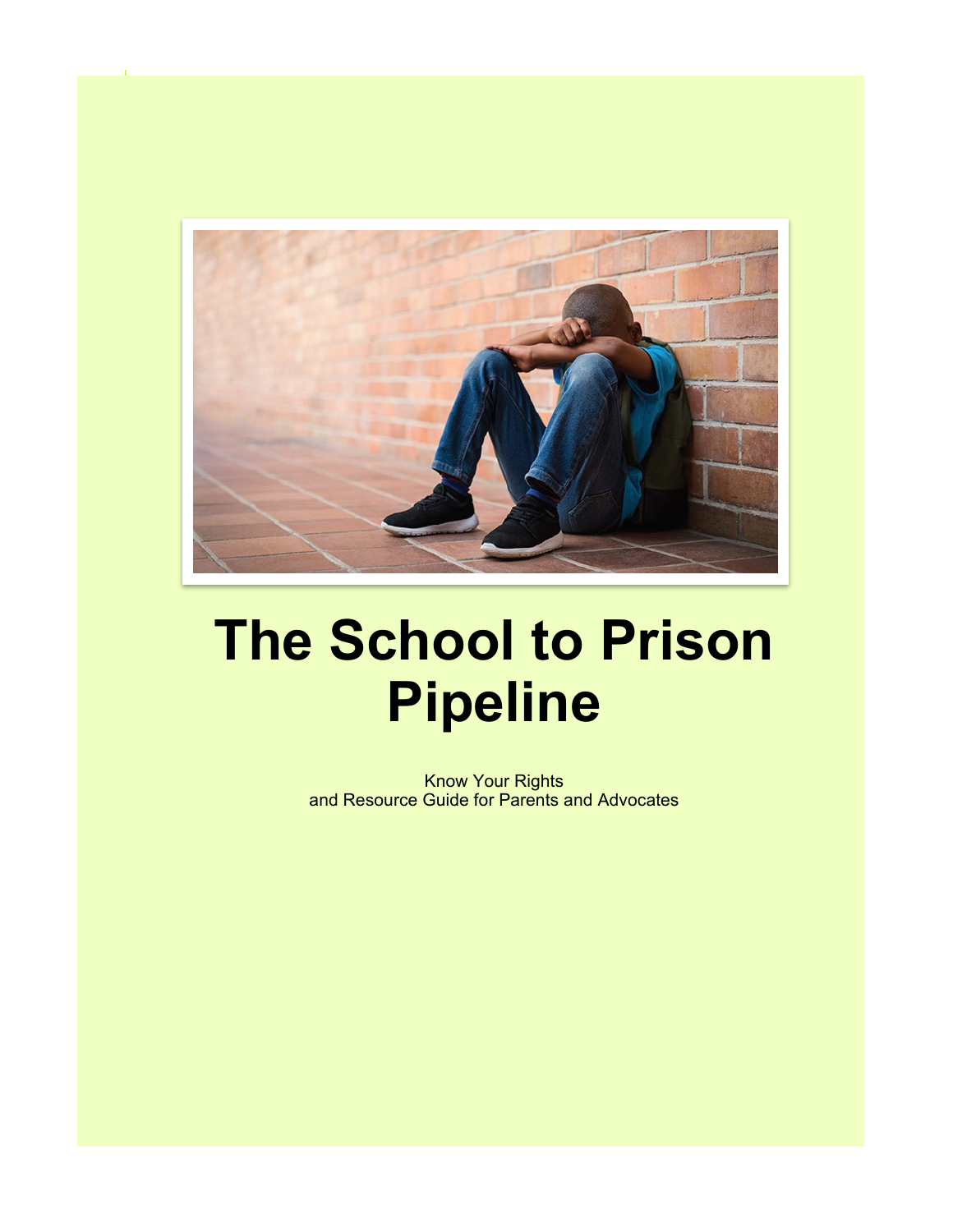# **Table of Contents**

.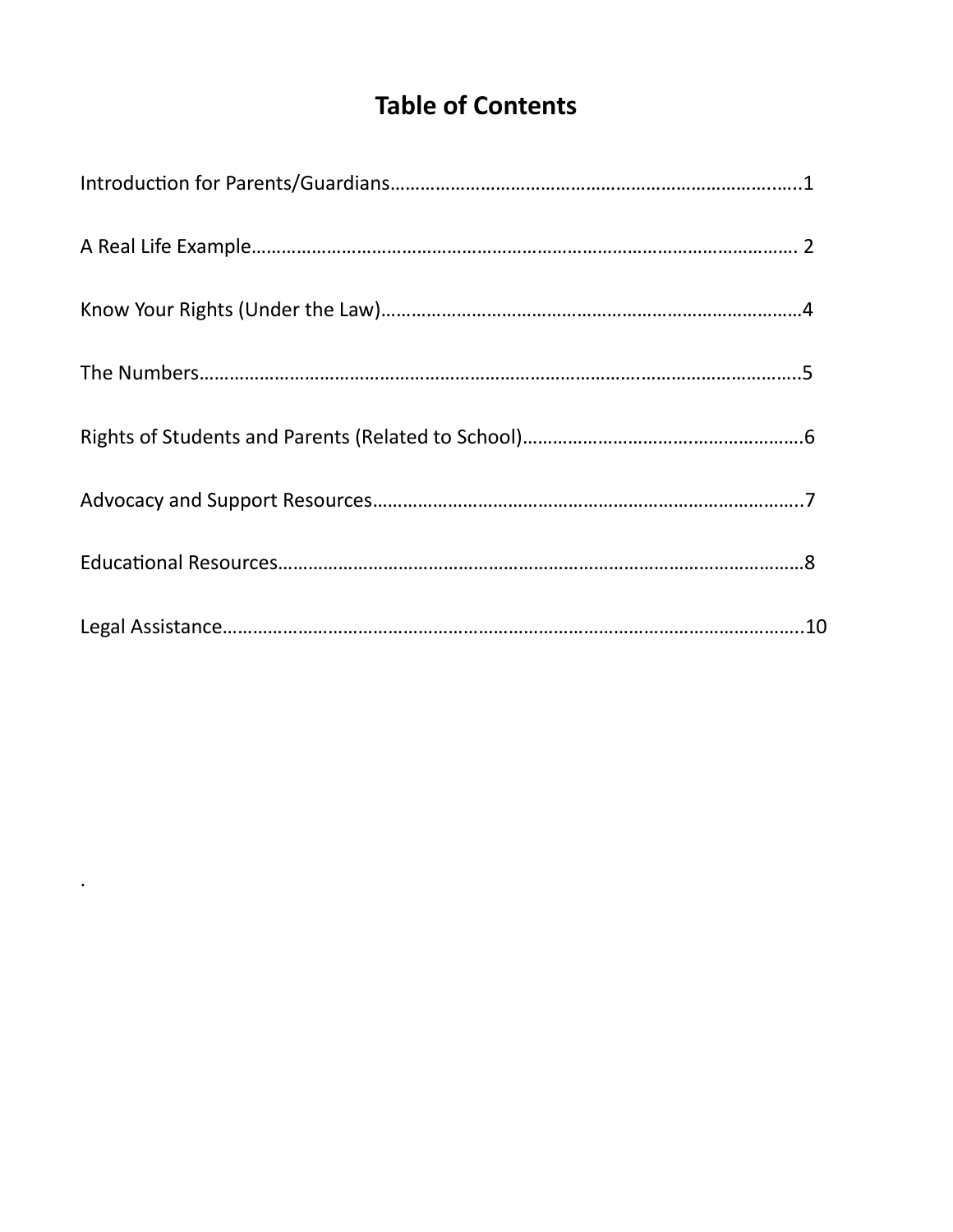Dear Parents and Guardians,

Thank you for your time in reviewing this resource guide. We hope that you find this guide helps you to advocate for your child's education and treatment.

#### **What is the School To Prison Pipeline?**

The school to prison pipeline happens when a student's behavior results in the involvement of law enforcement. This increases the likelihood of involvement with the criminal justice system during adulthood. Zero tolerance policies at school are a factor in this practice and those who are often victims of these policies and practices are students of color and students with disabilities.

Unfortunately, too many students have faced suspensions and expulsions from school in recent years due to harsh zero tolerance policies. Zero tolerance policies were put in place by school districts across the country to target the most serious of offenses, such as a student's possession and use of drugs and dangerous weapons in the school environment. In recent years, public school students have been suspended or in some cases, expelled from school for behaviors and less severe offenses such as being rude and truancy. The use of zero tolerance policies by school officials have not resulted in fair and equal discipline for all students.

Studies have shown that zero tolerance policies have resulted in unequal treatment of students of color and students with disabilities. Statistics have repeatedly shown that African American students are 4x more likely to be suspended or expelled from school than white children. And students with disabilities are 2x likely to be suspended or expelled than their nondisabled peers. (Emily Hanson, American Civil Liberties Union) This is concerning and alarming because when school children are suspended or expelled from the school environment, they become more vulnerable to entering the school to prison pipeline.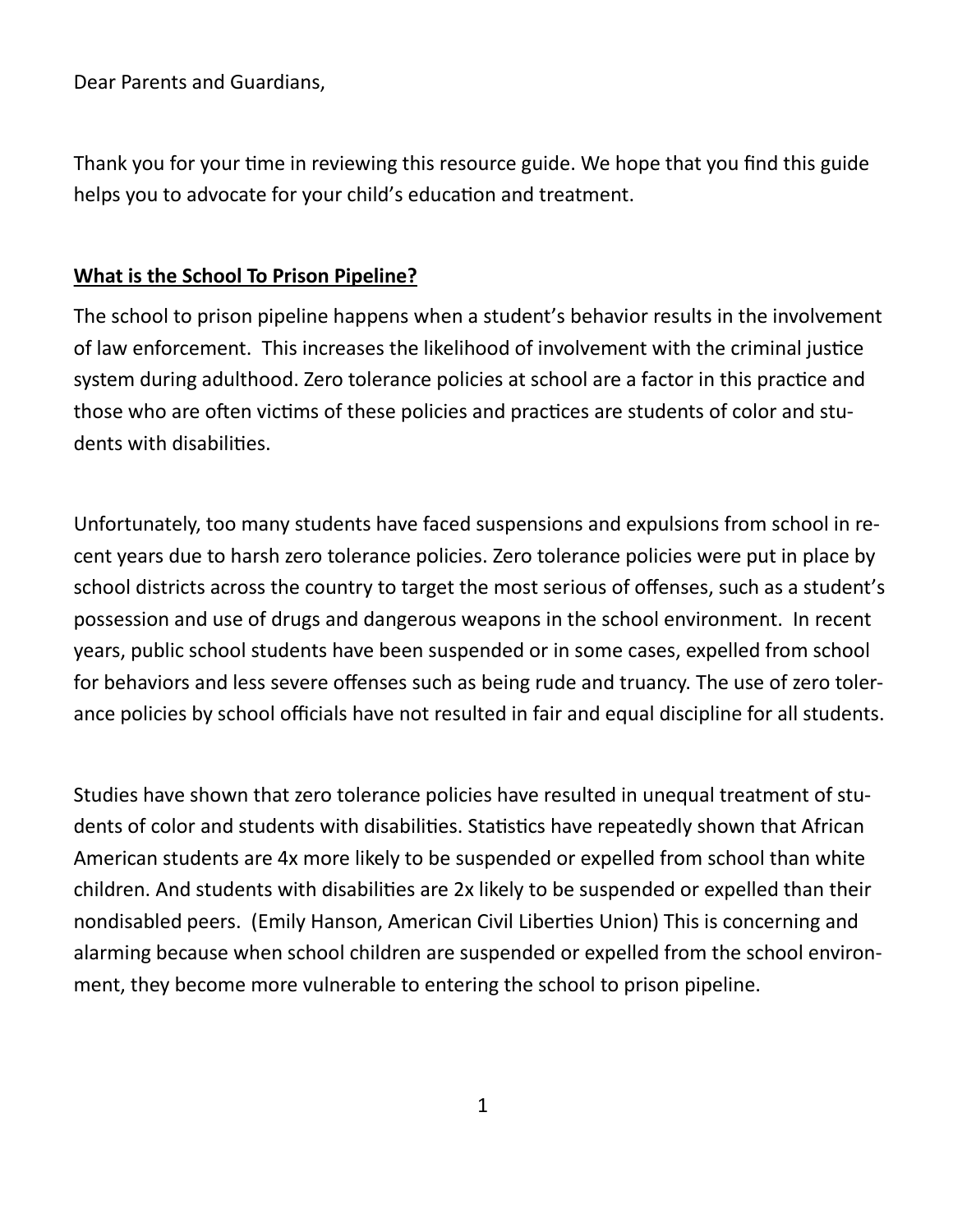#### **A REAL LIFE EXAMPLE**

#### **Donald's Story**

Donald is an 8 year-old African American elementary student attending a public school in Missouri until he was suspended for 180 days for bringing a knife to school. Donald has Attention Deficit Hyperactivity Disorder, also known as ADHD. Donald's ADHD made it hard for him to learn. For example, he had difficulty completing classroom assignments because he could not concentrate. He had difficulty keeping his desk and class assignments organized, and he received multiple shortterm suspensions due to not following the classroom rules of his teacher, or for fighting. Donald's mother requested that the school evaluate Donald for special education services, and he was placed on an Individualized Educational Plan (IEP).

Donald was also a victim of bullying by his peers, especially a white male student who often teased him by calling him names, and sometimes became physical with Donald. Donald would report these incidents to his teachers and other school district employees, but often, he was told to stop tattling. Donald's mother told the school several times that her son was the victim of bullying, including during a team IEP meeting; however, the school principal would not discuss the mother's concerns during the meeting. The mother believed it was necessary to bring up her son's bullying incidents so the team could make a behavior intervention plan (BIP) to address her son's support needs. But, her concerns were ignored by the school officials, as well as the many prior reports she made regarding her son being a victim of bullying.

At first after the knife incident, Donald was told that he could return to school the following day after the incident because he had not used the knife in a threatening or dangerous manner. Then, the principal of the school informed the mother that she was recommending that Donald receive an extended suspension. Donald later received an informal conference in which the school officials agreed to let him return to school on a modified day basis. However, the school district later contacted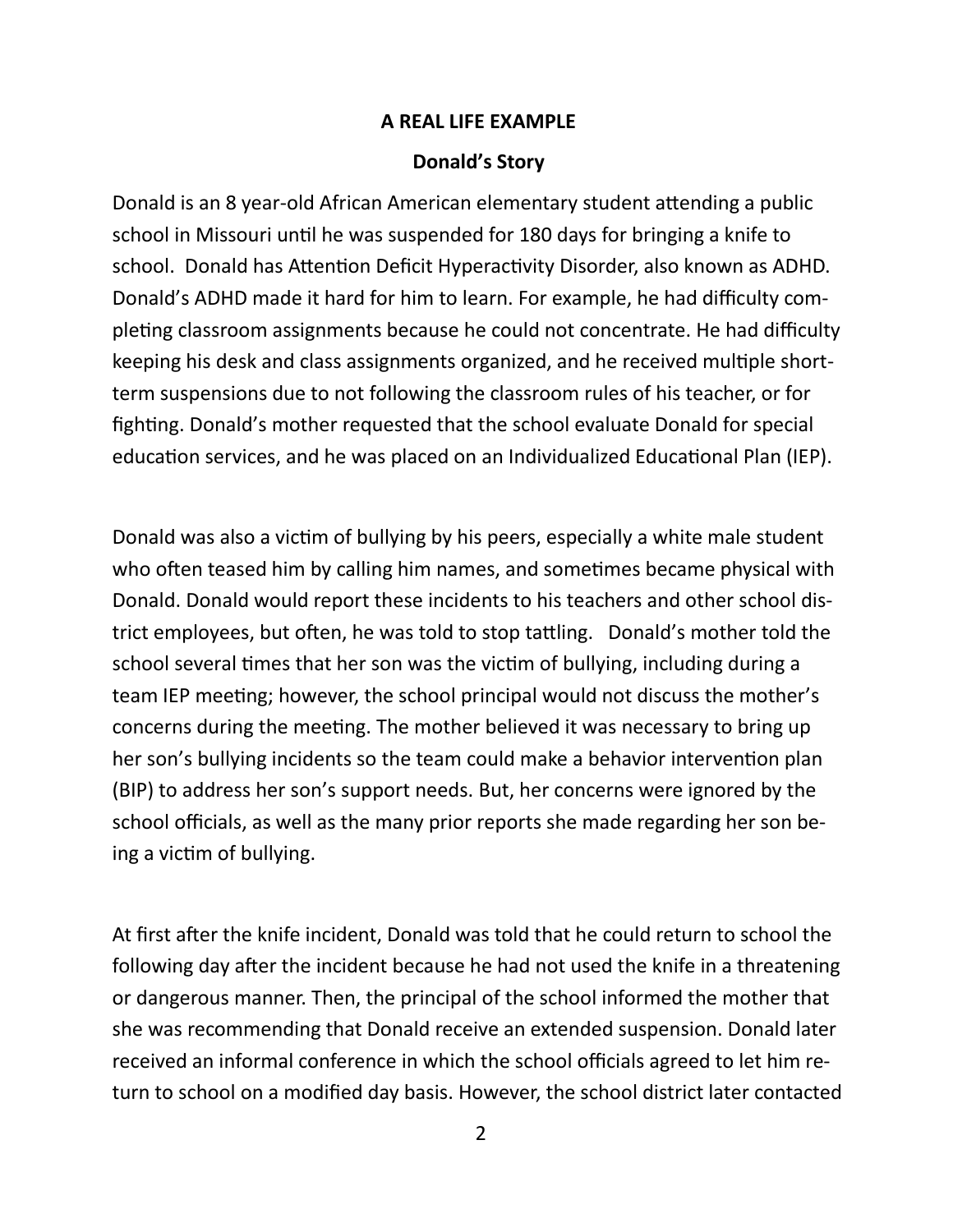the parents and told them their son was being placed on a long-term suspension for a 180 day period for violating the Missouri Safe Schools Act.

Donald's mother called a team IEP meeting so that the team could discuss Donald's incidents and to evaluate whether or not the bringing the weapon to school was a result of Donald's disability (this kind of meeting is called a "manifest review hearing"). If a student with an IEP Plan violated codes of conduct or school policies due to their disability, their suspension period can be shortened or modified. At the meeting, the school psychologist suggested that Donald's behavior was not a result of his disability, and the school officials, along with its local educational agent (LEA) determined that Donald's behavior was not due to his disability.

The parents disagreed with the decision, and say that the school failed to give them notice that the school psychologist would be at the meeting. They could have presented evidence from their son's treating psychologist, if they had known. They also say the school failed to provide them with their son's complete educational records prior to the manifest review hearing. They believe that Donald bringing the knife to school was an impulsive thought, a symptom of his ADHD.

Donald's case was also referred by the school to the local juvenile office. The parents are now seeking help from an attorney. This example is shared because Donald and his parents are not alone. These kinds of situations are happening with other students with disabilities and students of color, and their parents. This guide is offered as a tool for parents, so they are aware of their rights, and so they know where they might turn for help.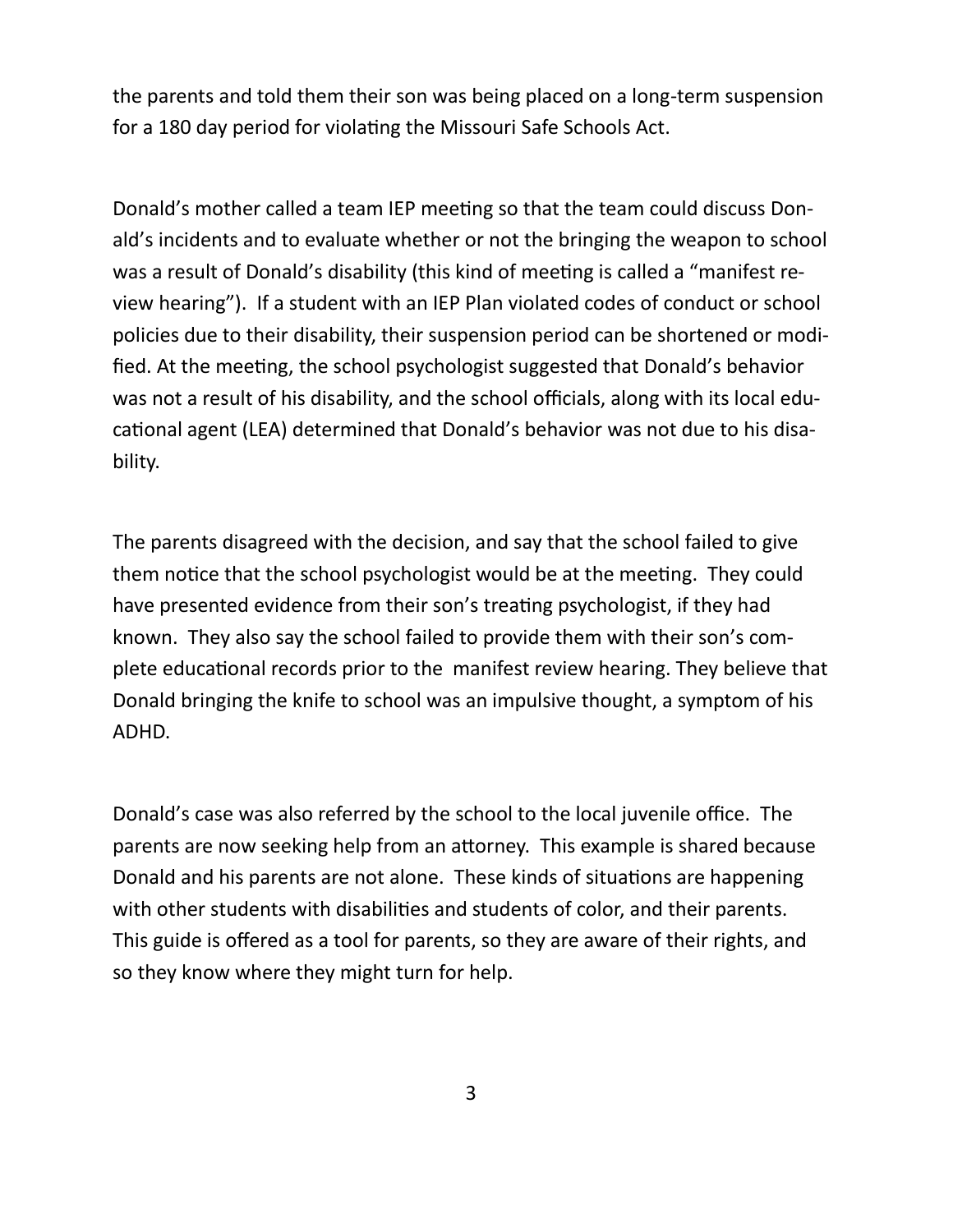#### **KNOW YOUR RIGHTS**

The United States Constitution Fourteenth Amendment guarantees students with disabilities equal protection and due process protections in elementary and secondary schools. The Equal Protection Clause of the 14th Amendment provides that a state may not "deny to any person within its jurisdiction the equal protection of the laws", this also includes protections for students with disabilities.

Under the Missouri Constitution, Article IX Section 1(a), " A general diffusion of knowledge and intelligence being essential to the preservation of the rights and liberties of the people, the general assembly shall establish and maintain free public schools for the gratuitous instruction of all persons in this state within ages not in excess of twenty-one years as prescribed by law". This means that under Missouri state law, students with disabilities have the right to free public education.

Individuals with Disabilities Education Act - This federal law ensures that students with disabilities are given a free and appropriate public education, also known as FAPE, according to their own *individual and unique needs*. Under this Act, students with disabilities have procedural due process protections in which public schools must follow!!!

American with Disabilities Act – The ADA is the first comprehensive civil rights act for individuals with disabilities. The ADA bans discrimination on the basis of an individual's disability in all aspects of employment, and in access to public programs, public services such as transportation, and public places.

Section 504 of the Rehabilitation Act: "Section 504" is a federal law created to protect the rights of individuals with disabilities in certain programs and activities receiving federal financial assistance, such as public school districts. A student must have a disability and that disability must limit a major life function to qualify for assistance under Section 504.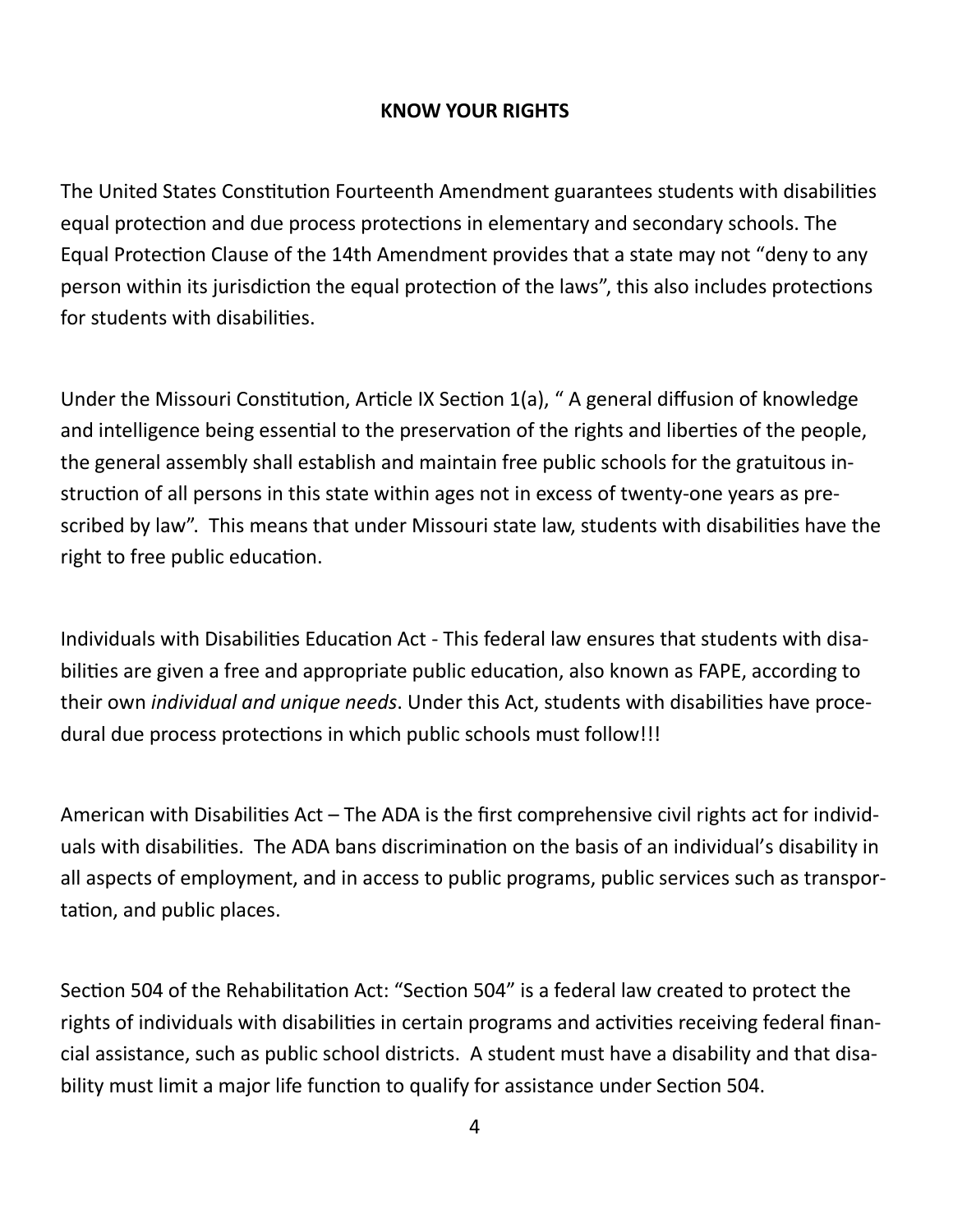**"Students of color are 4.4 times more likely to be suspended than their white peers, and students with disabilities are twice as likely to be suspended than their nondisabled peers. During the 2015-16 school year, students with disabilities missed 86,378 school days because of suspensions, and black students missed 178,242 school days, or 488 calendar years. This is unacceptable."**

*Emily Hanson, American Civil Liberties Union of Missouri*

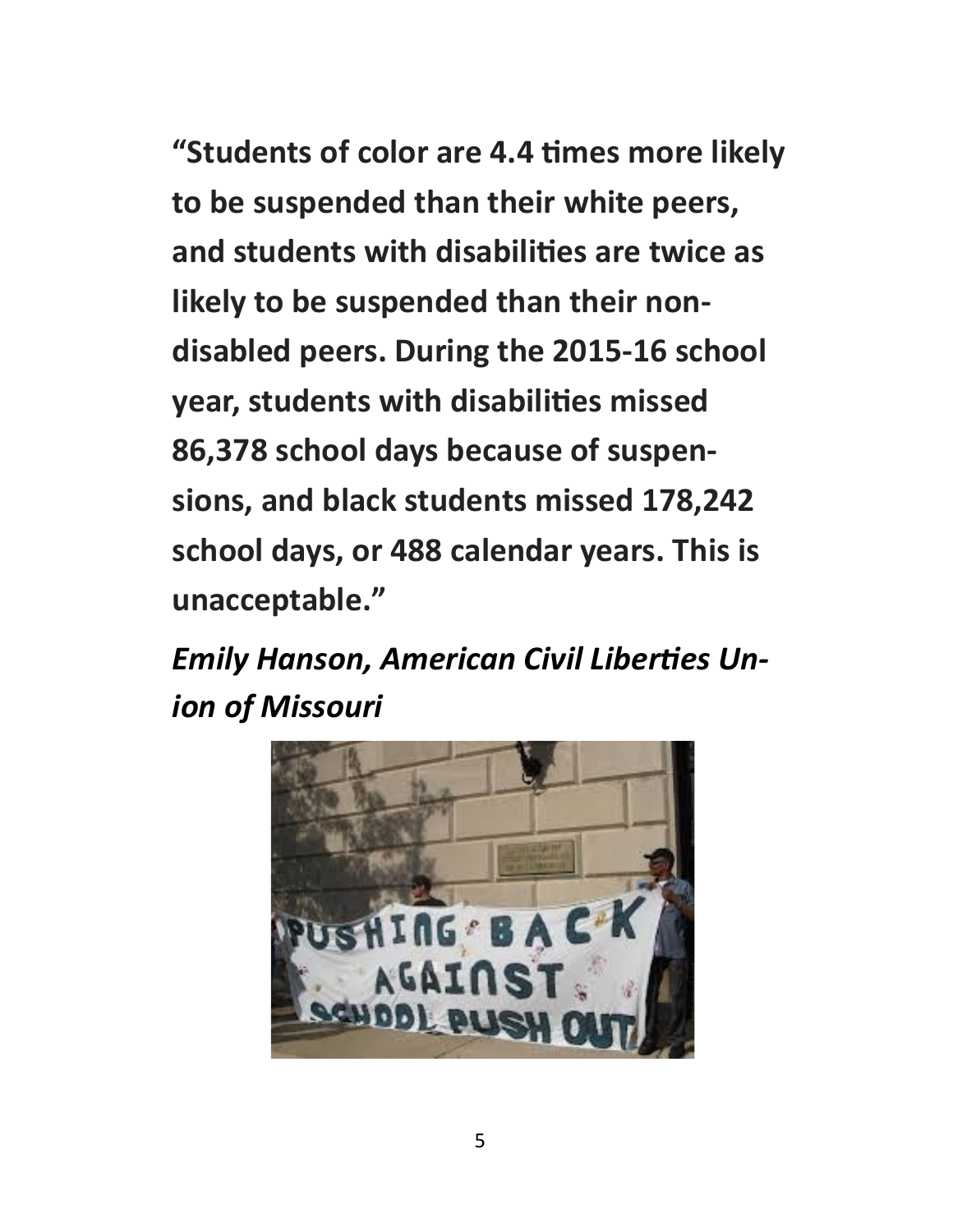# **Rights of Students with Disabilities:**

Have a right to a free and appropriate public education in the least restrictive school setting possible.

Have a right not to be discriminated against.

Have a right to file a complaint against public schools with the U.S. Department of Education's Office of Civil Rights, or through the Missouri Department of Elementary and Secondary Education, and not be a victim of retaliation.

Have a right to hire an attorney to represent you in school matters.

# **Rights of Parents:**

You have the right to request an evaluation if you think your child needs special education or related services

You have the right to obtain an independent evaluation if you disagree with the outcome of the school's evaluation

Notification Rights:

When the school is evaluating your child for special education services you will be asked to provide "informed consent"

When the school wishes to change your child's educational placement

When the school refuses a parent's request for an evaluation

When the school refuses a parent's child in placement

You have the right to request a reevaluation if you think your child's current educational placement is no longer appropriate The school must reevaluate your child at least every three years and your child's educational plan must be reviewed at least once during each calendar year

You have the right to review all of your child's educational records and request records for a reasonable fee

You have the right to participate in your child's IEP meeting

You have the right to request a due process hearing to resolve matters that cannot be resolved informally with the school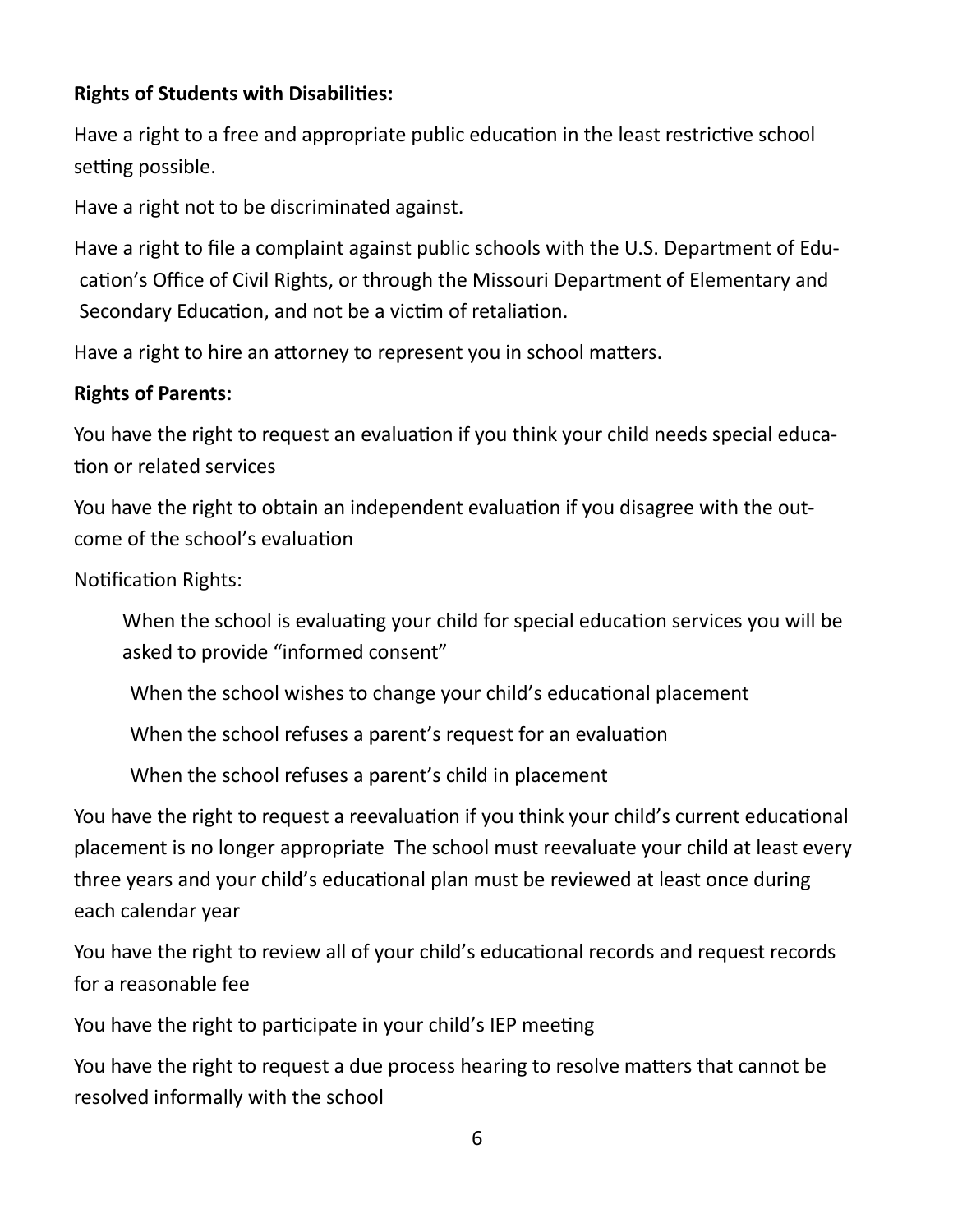#### **RESOURCES\***

#### **Advocacy and Support Resources**

**Family Advocacy and Community Training "FACT"** works to mentor and empower families through advocacy and training to improve the quality of life and opportunities for children and adults with disabilities. Contact Information: (636) 949-2425. <https://www.factmo.org/>

**Missouri Developmental Disabilities Council** is a federally-funded, 23-member, consumerdriven council appointed by the Governor. Its mandate under P.L. 106-402, the Developmental Disabilities Assistance and Bill of Rights Act, is to assure that individuals with developmental disabilities and their families participate in the design of and have access to needed community services, individualized supports, and other forms of assistance that promote selfdetermination, independence, productivity, and integration in all aspects of community life. Toll-Free Contact information: (800) 500-7878. <https://moddcouncil.org/>

**Missouri Disability Empowerment Foundation "MoDE"** works to empower individuals with disabilities and promote inclusivity through advocacy efforts that lead to legislative and policy change. <https://www.moempower.com/>

**Missouri PTA:** <https://mopta.org/> and **Regional Special Education PTAs such as Columbia, MO Special Education PTA:** <https://comosepta.com/>

**MPACT** works to empower families to advocate for themselves so that children with special educational needs can reach their full potential in education and life – through support, training, and education. Contact Information: (800) 743 -7634. [https://](https://www.missouriparentsact.org/) [www.missouriparentsact.org/](https://www.missouriparentsact.org/)

<sup>\*</sup>Information presented in the "Resources" section is not an endorsement, recommendation, or affirmation of services. Information including, but not limited to, mission statements, description of services, and contact information was gathered from public websites.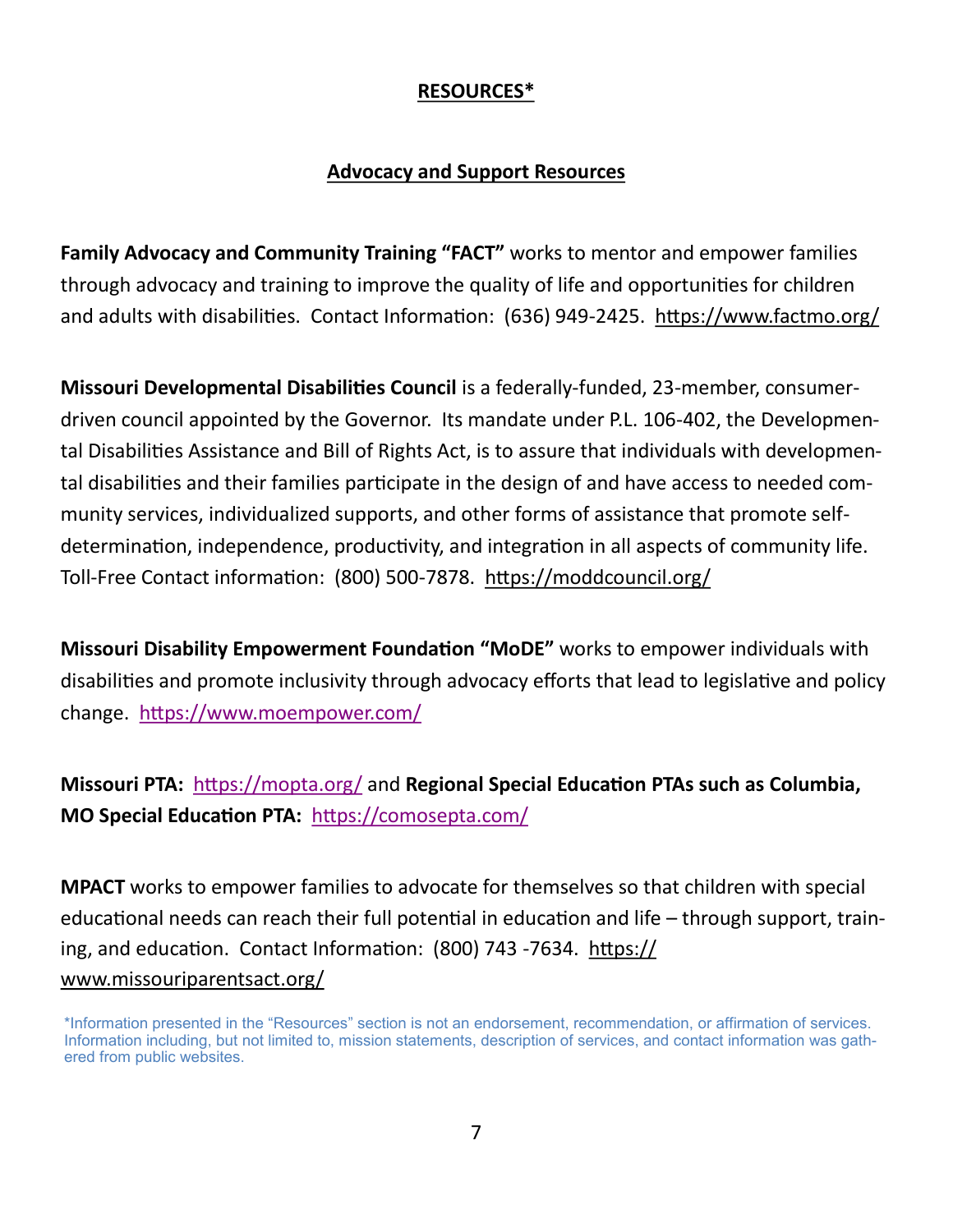**Missouri Educational Advocacy Network**- Educational Advocacy Program workshops are for those interested in learning the basics of Special Education law, rights of those receiving services, as well as how to partner with and advocate for students with disabilities and their families in educational settings. [https://](https://www.moleapnetwork.org/) [www.moleapnetwork.org/e](https://www.moleapnetwork.org/)rtified Missouri Lay Educational Advocates List?

**People First of Missouri** is a non-profit organization that promotes equality for people with disabilities so they can live the life they want in the community. <https://www.missouripeoplefirst.org/>

## **Educational Resources**

**The ADA National Network** provides information, guidance, and training on the Americans with Disabilities Act (ADA) in order to support the mission of the ADA to "assure equality of opportunity, full participation, independent living, and economic self-sufficiency for individuals with disabilities." Toll Free Contact Information: (800) 949-4232. [https://adata.org/national](https://adata.org/national-network)-network

National Informational & Training Resources Brochure: [https://adata.org/sites/](https://adata.org/sites/adata.org/files/files/ADA_National%20Projects_2016.pdf) [adata.org/files/files/ADA\\_National%20Projects\\_2016.pdf](https://adata.org/sites/adata.org/files/files/ADA_National%20Projects_2016.pdf)

**Governor's Council on Disability (GCD)** promotes full participation and inclusion of the nearly 1 million Missourians with disabilities in all aspects of community life by educating citizens, businesses, schools, universities, and others of their rights and responsibilities under the Americans with Disabilities Act. <https://disability.mo.gov/gcd/>

*Guide to Section 504 in Public Elementary and Secondary Schools* **(December 2016)** from the U.S. Department of Education Office for Civil Rights Resource Guide: [https://www2.ed.gov/about/offices/list/ocr/docs/504](https://www2.ed.gov/about/offices/list/ocr/docs/504-resource-guide-201612.pdf)-resource-guide-[201612.pdf](https://www2.ed.gov/about/offices/list/ocr/docs/504-resource-guide-201612.pdf)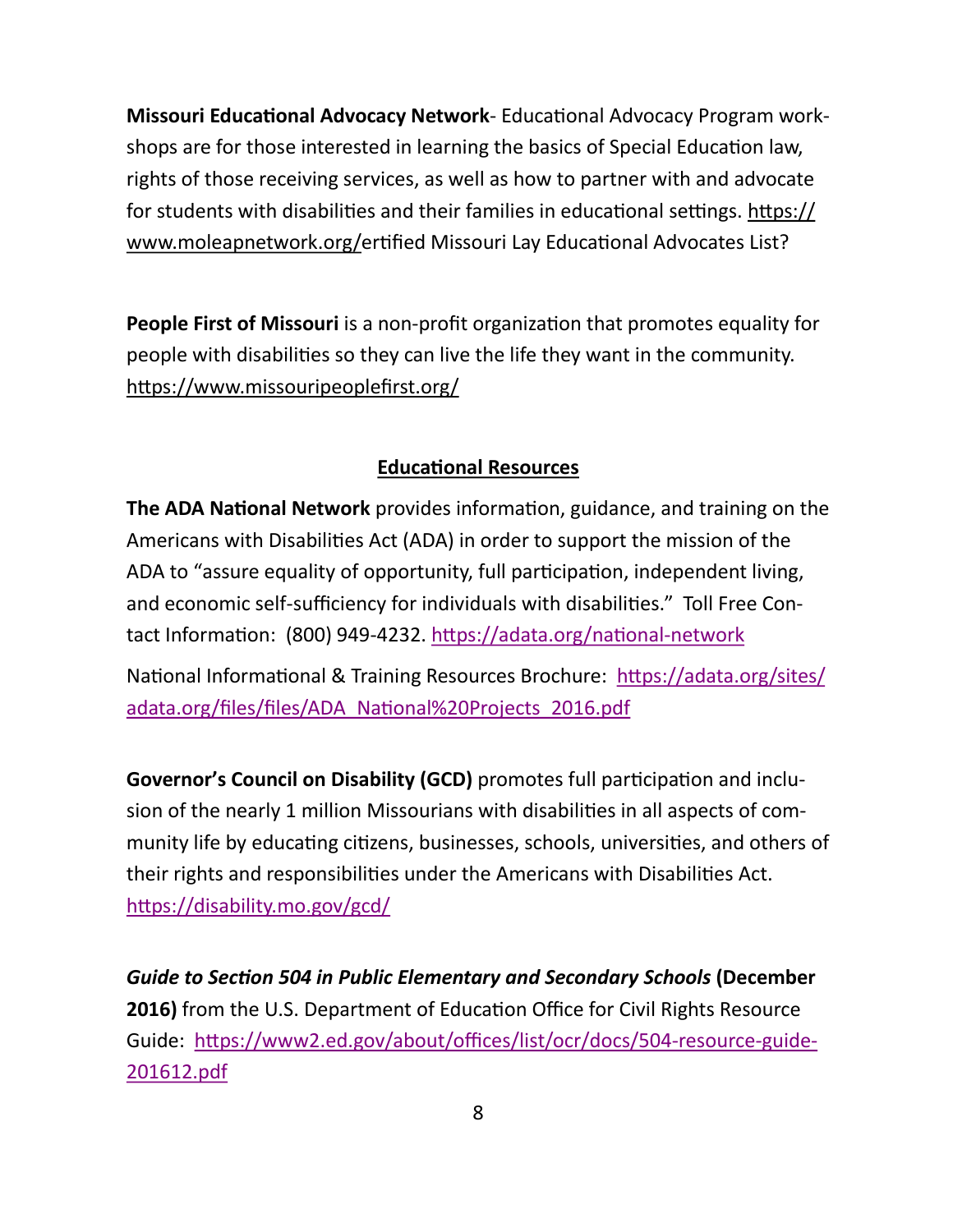**Missouri Bar Association Legal Topics.** The Missouri Bar is a statewide organization that is dedicated to improving the legal profession, the law and the administration of justice for all Missourians.[http://missourilawyershelp.org/legal](http://missourilawyershelp.org/legal-topics/)[topics/](http://missourilawyershelp.org/legal-topics/)

**PACER Center: Champions for Children with Disabilities.** PACER Center is a parent training and information center for families of children and youth with all disabilities from birth to young adults. Located in Minneapolis, it serves families across the nation through publications, workshops, and other resources to assist parents in making decisions about education and other services for their children with disabilities. Toll-Free Contact Information: (800) 537-2237. [https://](https://www.pacer.org/) [www.pacer.org/](https://www.pacer.org/)

**School Resource Officers, School Law Enforcement Units, and the Family Educational Rights & Privacy Act (FERPA) Guidance Document.** The guidance document consists of 37 questions about schools' and school districts' responsibilities under FERPA relating to disclosures of student information to school resource officers (SROs), law enforcement units and others, and seeks to explain and clarify how FERPA protects student privacy while ensuring the health and safety of students and others in the school community. [https://studentprivacy.ed.gov/](https://studentprivacy.ed.gov/resources/school-resource-officers-school-law-enforcement-units-and-ferpa) [resources/school](https://studentprivacy.ed.gov/resources/school-resource-officers-school-law-enforcement-units-and-ferpa)-resource-officers-school-law-enforcement-units-and-ferpa

**State of Missouri Disability Portal** sponsored by the Governor's Council on Disability presents education resources to be successful in school, employment, and community. <https://disability.mo.gov/education.htm>

**UMKC Institute for Human Development** works to improve the quality of life of people from underserved communities, particularly those with developmental disabilities, through interdisciplinary training, applied research, community program development, and information dissemination. Contact UMKC Institute for Human Development at 800-452-1185. <https://ihd.umkc.edu/>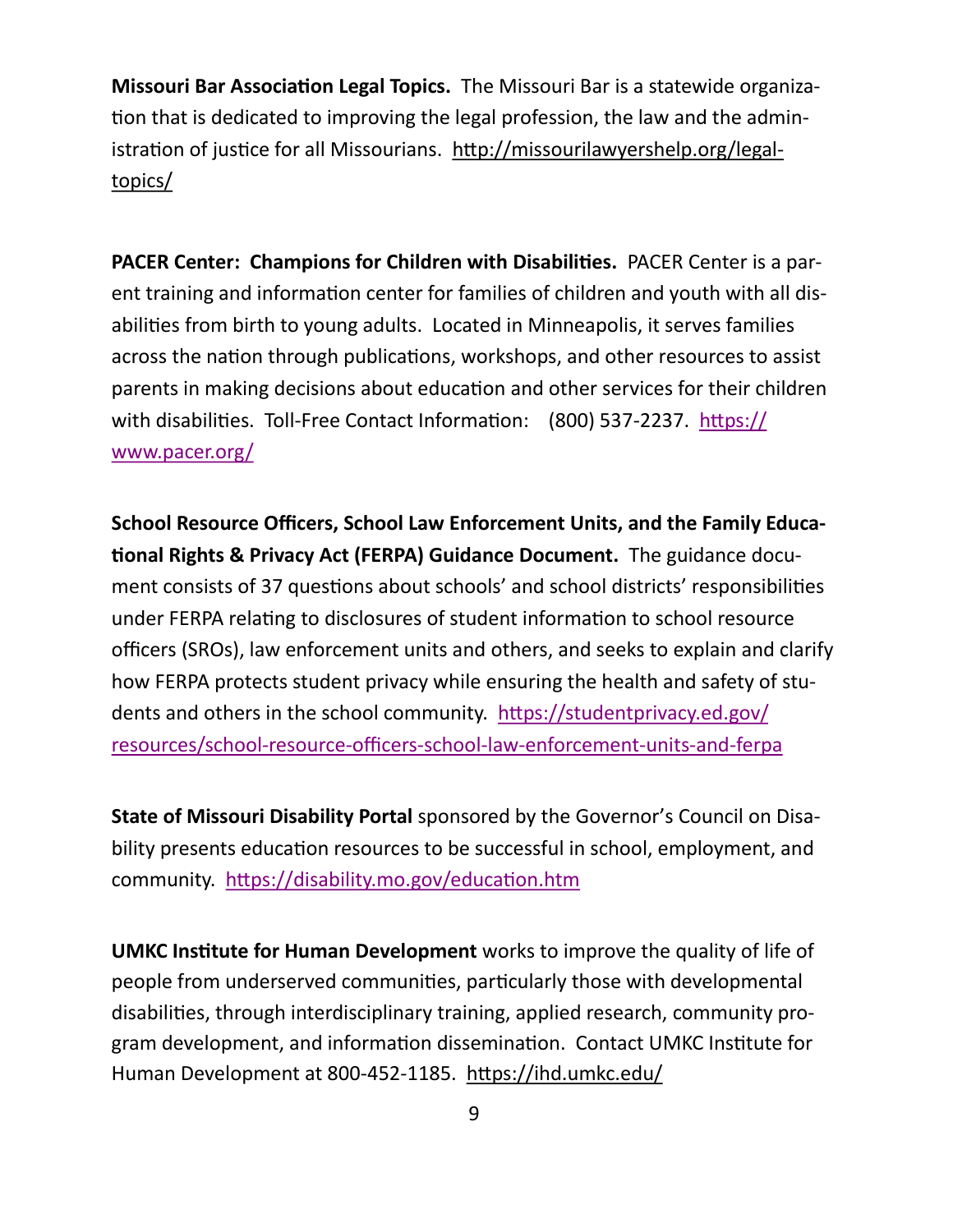**Missouri Family to Family Resource Center "MOF2F"** serves individuals with disabilities and/or special health care needs, their families and professionals who support them. Toll free number: 800-444-0821. <http://mofamilytofamily.org/>

**Charting the LifeCourse** framework was created by families to help individuals and families of all abilities and all ages develop a vision for a good life, think about what they need to know and do, identify how to find or develop supports, and discover what it takes to live the lives they want to live. Contact Information: 800-779-8652. [https://www.lifecoursetools.com/learning](https://www.lifecoursetools.com/learning-materials/)-materials/

## **Legal Assistance**

**American Civil Liberties Union of Missouri Foundation "ACLU":** The ACLU of Missouri defends civil liberties and the principles of equality and justice in Missouri through its litigation, legislative and public education programs. To request legal assistance: (314) 652-3111. [https://www.aclu](https://www.aclu-mo.org/en/legal-help)-mo.org/en/legal-help.

**Missouri Bar Association Lawyer Search:** The Missouri Bar is a statewide organization that is dedicated to improving the legal profession, the law and the administration of justice for all Missourians**:** <https://mobar.org/public/LawyerSearch.aspx>

**Missouri Protection & Advocacy Services:** Federally mandated agency in Missouri which provides protection of the rights of persons with disabilities through legallybased advocacy. Offices in Fulton, Jefferson City, St. Louis, and Kansas City. Application Toll-Free Number: 800-392-8667. <http://www.moadvocacy.org/>

**Legal Services of Missouri**: Four legal services organizations in Missouri funded primarily by the Legal Services Corporation (LSC) to ensure low-income individuals have equal access to the courts. Civil (not criminal) legal services in the state of Missouri.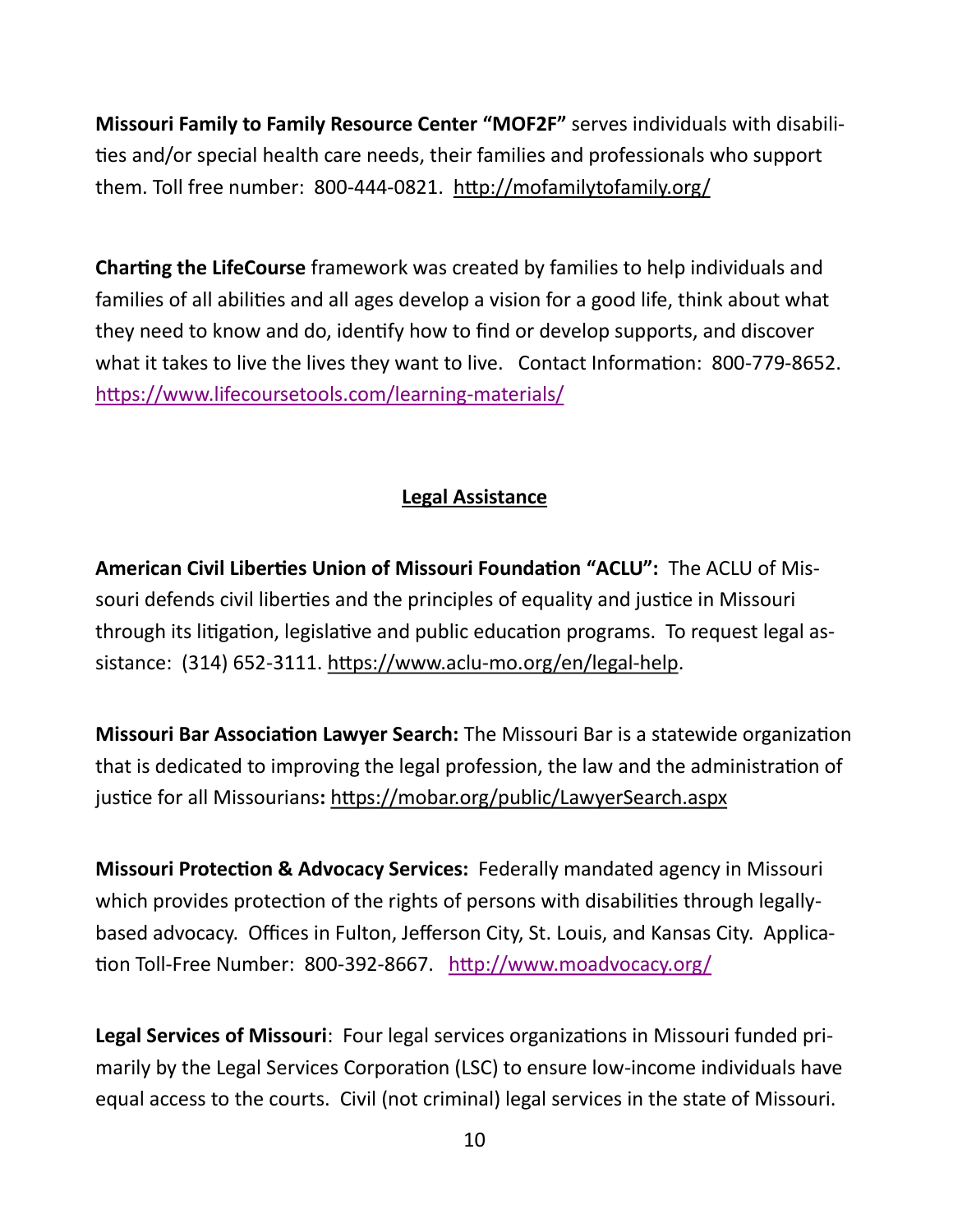**Mid-Missouri Legal Services:** Serving 11 counties in central Missouri through offices in Columbia and Jefferson City. Toll-Free Application Number: 800-568-4931. <http://mmls.org/>

**Legal Services of Eastern Missouri.** Serving 21 counties in Eastern Missouri through four offices in St. Louis City, St. Louis County, Hannibal, and Union. Toll-Free Application Number: 800-444-0514. <https://lsem.org/>

**Legal Aid of Western Missouri:** Serving 40 counties in Western Missouri through four offices in Kansas City, Joplin, St. Joseph, and Warrensburg. Central Office Number: 816-474-6750. <https://lawmo.org/>

**Legal Services of Southern Missouri:** Serving 43 counties across Southern Missouri through offices in Springfield, Cape Girardeau, Sikeston, Rolla, and West Plains. Toll-Free Application Number: 800-444-4863. <https://www.lsosm.org/>

**United States Department of Education Office for Civil Rights'** mission is to ensure equal access to education and to promote educational excellence through vigorous enforcement of civil rights. Call the **Office for Civil Rights (OCR)** at **1-800-421- 3481** to report any educational discrimination on the basis of race, sex, disability, etc., request information on civil rights compliance programs, procedures for filing discrimination complaints, or access to civil rights regulatory and policy documents. <https://www2.ed.gov/about/offices/list/ocr/docs/howto.html?src=rt>

*This information was compiled by the steering committee with Jeff Johnson, SARTAC Fellow, as one of the final steps in his "Segregated Education and the School to Prison Pipeline" project, February 2020.*